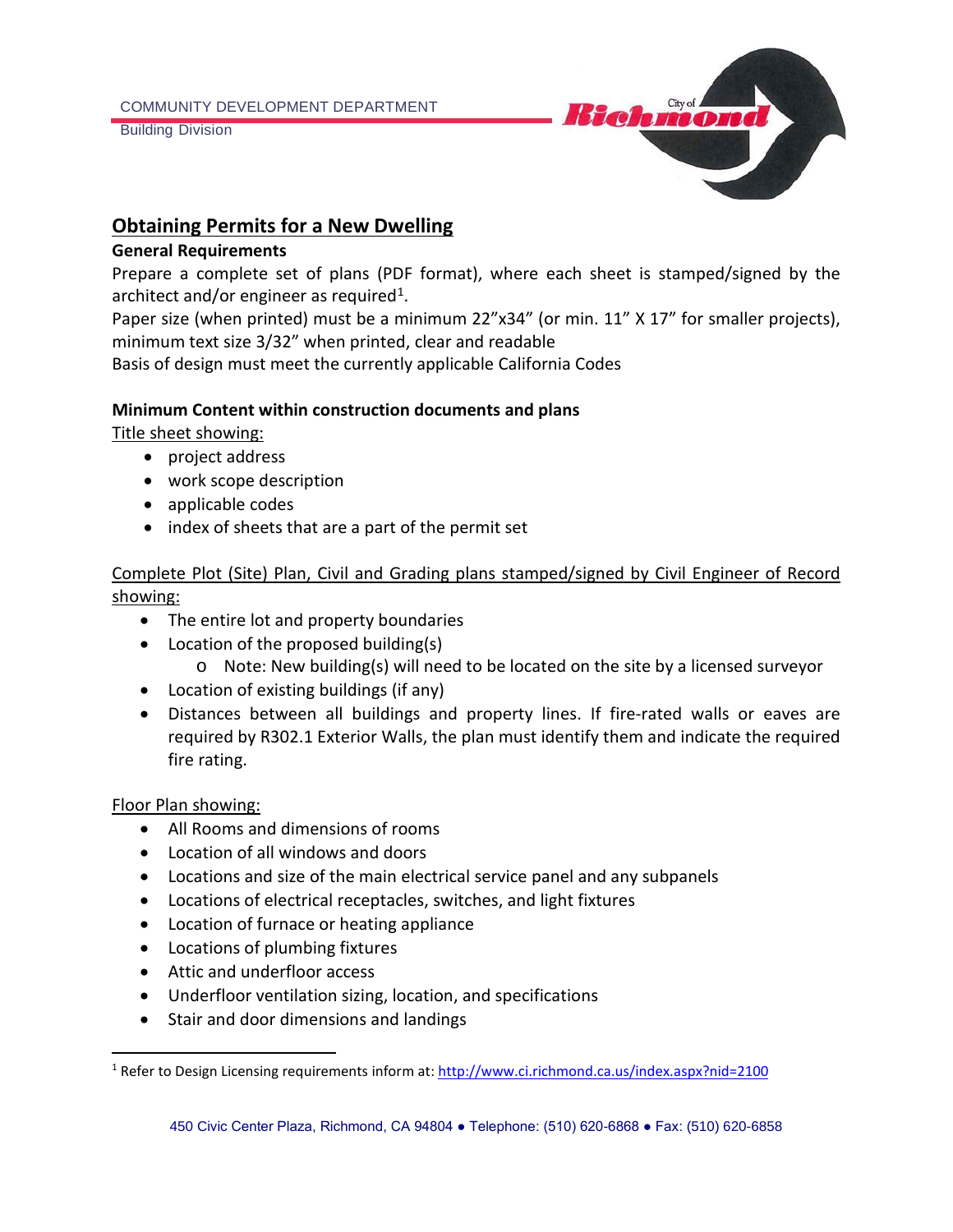• Guardrail and handrail requirements

# Construction details applicable to the projects. Below are some examples of details that might be required:

- Fire-rated assemblies (if pertinent to the project)
- Insulation envelop and ventilation details ( as pertinent)
- Waterproofing and drainage (as pertinent)

# Provide construction details as required to clarify construction

# Roof Plan showing:

- Roof slope and covering
- Roof/attic ventilation
- Skylights (if applicable)

# Exterior Elevations and Architectural Cross-Sections

### Title 24 Energy Compliance forms as follows:

- City of Richmond (COR) Reach Code Requirements Effective June 10-2020. It applies to all building permit applications received after that day. For more information and references refer to our website at:
- <https://www.ci.richmond.ca.us/3951/Energy-Reach-Code>
- [https://library.municode.com/ca/richmond/codes/code\\_of\\_ordinances?nodeId=ARTVIB](https://library.municode.com/ca/richmond/codes/code_of_ordinances?nodeId=ARTVIBURE_CH6.02BUCORI_6.02.030AMADDE) URE\_CH6.02BUCORI\_6.02.030AMADDE
- Title 24 forms should be incorporated with the construction drawings printed text to be clear and readable
- The Certificate of compliance need to be signed by the designer or owner and by the energy consultant

### Green Building compliance:

- Provide a list of the mandatory requirement's from the California Green Building Code ( Title [2](#page-1-0)4 Part 11) and indicate where on plans specific feature is specified<sup>2</sup>
- Provide filled in Waste Management Plan Form  $3$

<span id="page-1-0"></span> $2$  Additional information, clarifications and checklists available at HCD website: <https://www.hcd.ca.gov/building-standards/calgreen/index.shtml>

<span id="page-1-1"></span><sup>&</sup>lt;sup>3</sup> Refer to Richmond CD WMP form at [http://www.ci.richmond.ca.us/DocumentCenter/View/47319/C-and-D-](http://www.ci.richmond.ca.us/DocumentCenter/View/47319/C-and-D-Waste-Recycling-Form)[Waste-Recycling-Form](http://www.ci.richmond.ca.us/DocumentCenter/View/47319/C-and-D-Waste-Recycling-Form)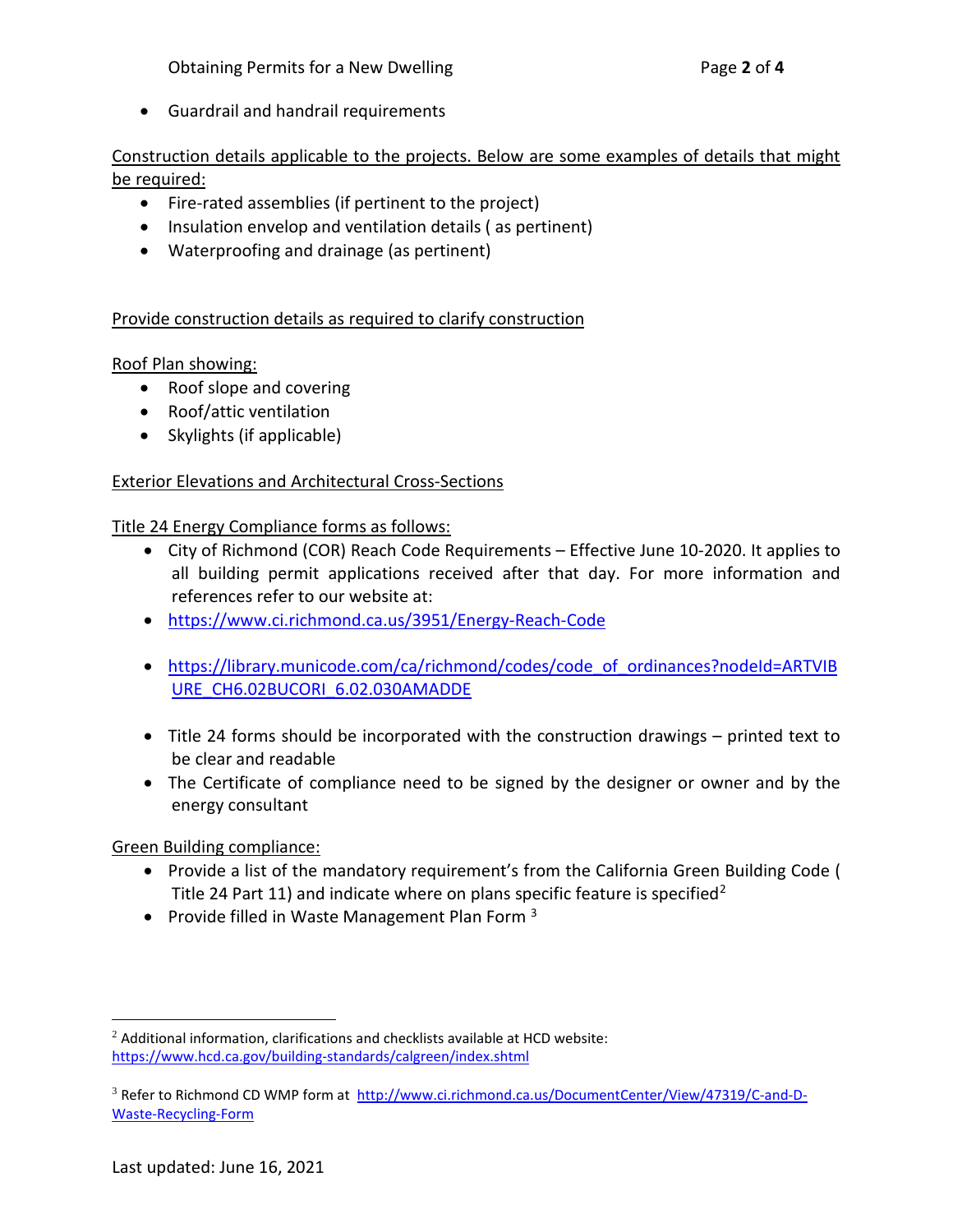Structural Plans showing:

- Design Criteria and Materials Specifications
- Statement of Special Inspections and Structural Observation (if applicable)
- Foundation plan and details
- Framing plan (floors, walls, and roof) and details
- Floor plan indicating shear wall locations and details

#### Structural Design:

- Conventional framing design analysis, including highlighted tables ( if no engineering is provided)
- Structural design calculations signed and stamped by the Engineer of Record (EOR) with the implemented design references as applicable to the design (examples would be soils report, prefabricated components ICC-ES or equivalent report, etc.)
- If applicable to the project, provide a [signed special Inspection form.](http://www.ci.richmond.ca.us/1276/Special-Inspections) The form should be filled by the EOR and signed by all parties involved – Owner, Engineer, and Inspection Agency (all signatures to be on the same page).
- Indicate how the design criteria for the foundation design was obtained. We require soil investigation for new buildings and for retaining walls. Many of the properties in the vicinity of the project have expansive or incompetent soils and are assigned to Seismic Design Category C through F, which requires soil investigation per CBC 1803.2. For small projects (residential additions and small detached ADUs on flat surface implementing the same foundation system as the main house) we may allow the engineer of record to investigate the soil conditions himself when a complete geotechnical investigation by a geotechnical engineer is not provided. Even when the designer implements the presumptive load-bearing values of Section 1806, the construction documents must indicate how the soils were classified (for instance – site visit by the engineer) and include all reference materials used to determine the structural design criteria for the foundations.